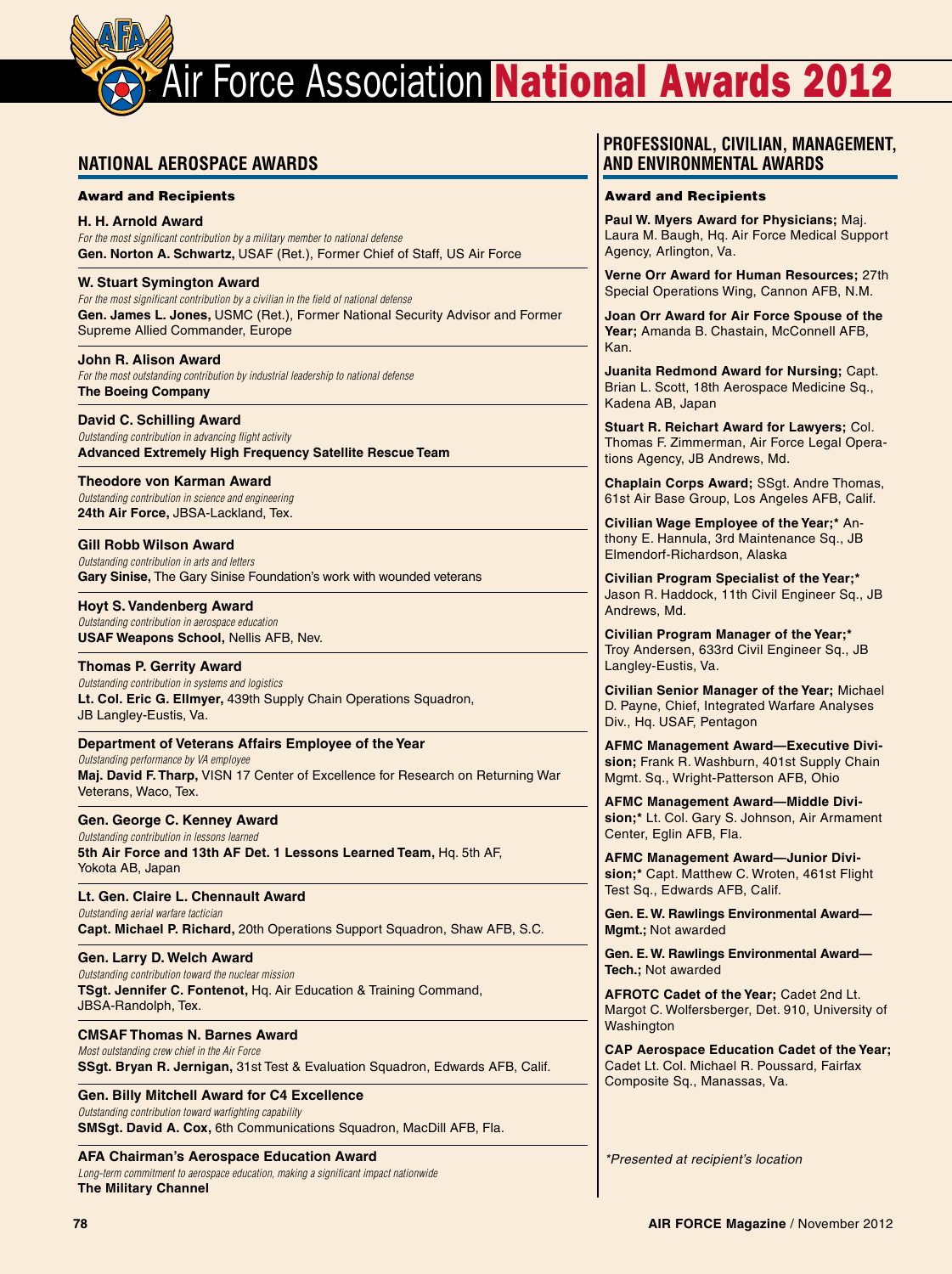

*Retired Maj. Gen. William Lyon (l), among those who accepted a Lifetime Achievement Award on behalf of Korean War airmen, speaks with Gen. Norton Schwartz, retired USAF Chief of Staff and recipient of the H. H. Arnold Award.*

# **Citations of Honor**

*For the outstanding contribution of an individual or organization to the development of aerospace power.* 

#### Recipients and Achievements

#### **Gen. Gary L. North, Former Commander, Pacific Air Forces** Enlisted airmen inducted General North into the Order of the Sword because of his dedication and leadership, his improvements to the quality of life, and his fostering of commandwide Total Force integra-

tion. In his 35 years in the Air Force, he has personified "Mission First, People Always."

#### **55th Electronic Combat Group, Davis-Monthan AFB, Ariz.**

The 55th ECG provided nonkinetic offensive strikes for Operations Enduring Freedom, Odyssey Dawn, and Unified Protector, surpassing 8,000 combat missions. The group has entered its eighth year of continuous combat operations.

#### **352nd Special Operations Group, RAF Mildenhall, UK**

The air commandos of the 352nd SOG responded courageously in the face of direct enemy fire during numerous missions supporting Operations New Dawn, Enduring Freedom, Odyssey Dawn, and Unified Protector. For one mission, they were the first US military boots on the ground during the crisis in Libya, secured the US ambassador, and surveyed infiltration zones.

#### **94th Intelligence Sq., 70th Intelligence, Surveillance, Reconnaissance Wing, Fort Meade, Md.**

The 94th IS performed 1,751 operations supporting National Security Agency and Air Force missions worldwide. They supported 91 joint service capture/kill operations; led coalition forces to 184 improvised explosive device makers; tracked more than 960 targets; and worked to fuse the MC-12 and U-2 signals intelligence collection processes.

#### **747th Communications Sq., 15th Wing, 13th Air Force, JB Pearl Harbor-Hickam, Hawaii**

The 747th CS provided a 99.9 percent network uptime rate, providing long-haul circuit management and integrated data, voice, and video services to more than 30,000 users in the Pacific theater. Among numerous accomplishments, the squadron shaped command and control operations with the Navy for Operation Tomodachi, ensuring uninterrupted service.

#### **Joint POW/MIA Accounting Command, JB Pearl Harbor-Hickam, Hawaii**

JPAC continues its search for the more than 83,000 American military personnel still missing from past conflicts. To aid its efforts, JPAC personnel routinely conduct technical negotiations and talks with representatives of foreign governments. At any time, there are more than 1,000 active cases under investigation.



*Retired Marine Corps Gen. James Jones received the W. Stuart Symington Award for most significant contribution by a civilian in the field of national defense.*

# **AFA Lifetime Achievement Award**

*The award recognizes a lifetime of work in the advancement of aerospace.*

#### **Gen. James P. McCarthy, USAF (Ret.)**

After a 39-year USAF career, he continues to serve, including teaching at the Air Force Academy and leading several Defense Science Board task forces.

#### **Vietnam War POWs**

Some US servicemen spent eight years as Prisoners of War in Vietnam, many enduring unbelievably cruel treatment, before Operation Homecoming began in February 1973.

#### **Berlin Airlift Aircrews**

USAF aircrews flew more than 89,000 sorties, totaling more than 600,000 flying hours to help sustain Berliners against the 1948 Soviet Blockade.

#### **Korean War Airmen**

USAF airmen—on ground and in the air—were vital in holding the line against communist expansion at the opening of the Cold War.

#### **Fighter Pilots of WWII**

Army Air Forces airmen established the fundamentals of modern air superiority during World War II, exhibiting skill, bravery, and determination.

# **Crew and Team Awards**

**Airborne Battle Management Crew:** Combat Crew 2, 16th Airborne Command & Control Sq. (JSTARS), 461st Air Control Wing, Robins AFB, Ga.

**Brig. Gen. Ross G. Hoyt Award:** Crew of Blue 32, 351st Air Refueling Sq., RAF Mildenhall, UK

**Gen. Curtis E. LeMay Award:** Crew of Bone 34, 34th Bomb Sq., 28th Bomb Wing, Ellsworth AFB, S.D.

**Gen. Jerome F. O'Malley Award:** Crew of Olive 22, 38th Reconnaissance Sq., Offutt AFB, Neb.; 95th Reconnaissance Squadron Det. 1, Naval Support Activity Souda Bay, Greece; 488th Intelligence Sq., RAF Mildenhall, UK

**Gen. Thomas S. Power Award:** Capt. Andrew J. Stevens and 1st Lt. Ross V. Millard, 90th Missile Wing, F. E. Warren AFB, Wyo.

**Best Space Operations Crew:** Charlie Crew, 2nd Space Warning Sq., Buckley AFB, Colo.

**Lt. Gen. William H. Tunner Award:** Crew of Fever 11, 71st Rescue Sq., Moody AFB, Ga.; 79th RQS and 38th RQS, Davis-Monthan AFB, Ariz.; 308th RQS, Patrick AFB, Fla.; A Company, William Beaumont Army Medical Center, Tex.

**Lt. Gen. Howard W. Leaf Award:** 846th Test Squadron Large Aircraft Infrared Countermeasures (LAIRCM) Test Team, Holloman AFB, N.M.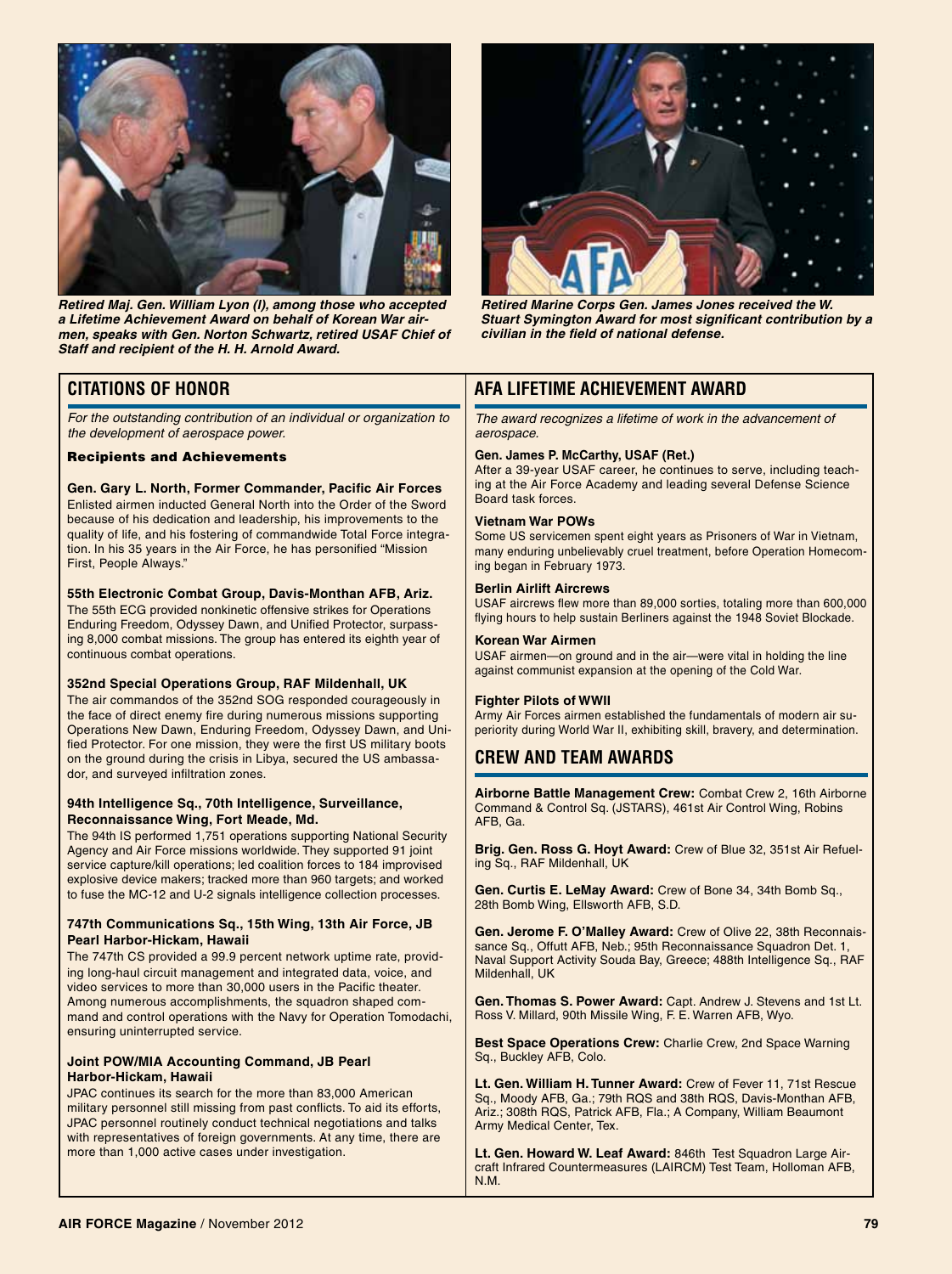# **Air National Guard and Air Force Reserve Command Awards**

# Award and Recipients

**CMSgt. Dick Red Award** *Best ANG maintainer* CMSgt. Raymond J. Phillips, 163rd Aircraft Maintenance Sq., California ANG

**Earl T. Ricks Award** *Best ANG unit airmanship* Combat Crew One (JSTARS), 128th Airborne Command and Control Sq., Georgia ANG

**Outstanding ANG Unit** *Top ANG unit of the year* 148th Fighter Wing, Minnesota ANG

**George W. Bush Award, Officer** *Outstanding civilian employer,* Not awarded

**George W. Bush Award, Enlisted** *Outstanding civilian employer,* Not awarded

# **2012 AFA FIELD AWARDS**

# **D. W. Steele Sr. Memorial Award**

**(AFA Unit of the Year: Hurlburt, Fla.** President Frederick Gross)



*Frederick Gross, president of the Hurlburt, Fla., chapter, speaks at the National Convention. His chapter was named AFA Unit of the Year.*

# **Aerospace Education Achievement Award**

*Presented to chapters for outstanding achievement in aerospace education programming.*

Albuquerque, N.M. Blue Ridge, N.C. Cheyenne Cowboy, Wyo. C. Farinha Gold Rush, Calif. Fort Dodge, Iowa Gen. David C. Jones, N.D. Gen. E. W. Rawlings, Minn. Hurlburt, Fla. Langley, Va. L. D. Bell Museum, Ind. Lincoln, Neb. Montgomery, Ala.

Scott Berkeley, N.C. Thomas W. Anthony, Md. Tidewater, Va. Wright Memorial, Ohio

# **President's Award for AFRC**

*Best AFRC flying unit of the year* Maj. David A. DeAngelis, 466th Fighter Sq., Hill AFB, Utah

#### **AFRC Unit Award** *Best AFRC unit of the year*

910th Airlift Wing, Youngstown ARS, Ohio

#### **AFRC Citizen Airman Award, Officer** *Outstanding civilian employer*

Lt. Col. Robert J. Sweet, 476th Fighter Group, Moody AFB, Ga., and Southwest Airlines Company

# **AFRC Citizen Airman Award, Enlisted**

*Outstanding civilian employer* SMSgt. Kenellias C. Smith, 301st Maintenance Sq., NAS Fort Worth JRB, Tex., and The Boeing Company

# **Outstanding State Organization**

**Florida** - *President Michael H. Emig*

# **Outstanding Chapters by Size**

Small Chapter Mel Harmon, Colo. *President Richard A. Follmar*

*President Mary A. McGahan*

Medium Chapter Lincoln, Neb.

Large Chapter Not awarded in 2012

Extra Large Chapter Wright Memorial, Ohio *President Shiela Wallace*

# **Unit Exceptional Service Awards**

Best Single Program Central Florida, Fla. *President Mike Liquori*

**Communications** Hurlburt, Fla. *President Frederick Gross*

Community Partners Enid, Okla. *President Scott Northcutt* Community Relations Eglin, Fla. *President Shannon M. Farrell*

Overall Programming Central Florida, Fla. *President Mike Liquori*

Veterans Affairs Paul Revere, Mass. *President Keith M. Taylor*

# **Aerospace Education Excellence Award**

*Presented to one chapter in each of the AFA size categories annually for excellence in aerospace education programming. To qualify, a chapter must have received the Aerospace Education Achievement Award this year.*

Small Chapter Fort Dodge, Iowa - *President Deann Faiferlick*

Medium Chapter Tidewater, Va. - *President William M. Cuthriell*

Large Chapter Blue Ridge, N.C. - *President Alicia Hughes*

Extra Large Chapter C. Farinha Gold Rush, Calif. - *President Paul H. Bonnier*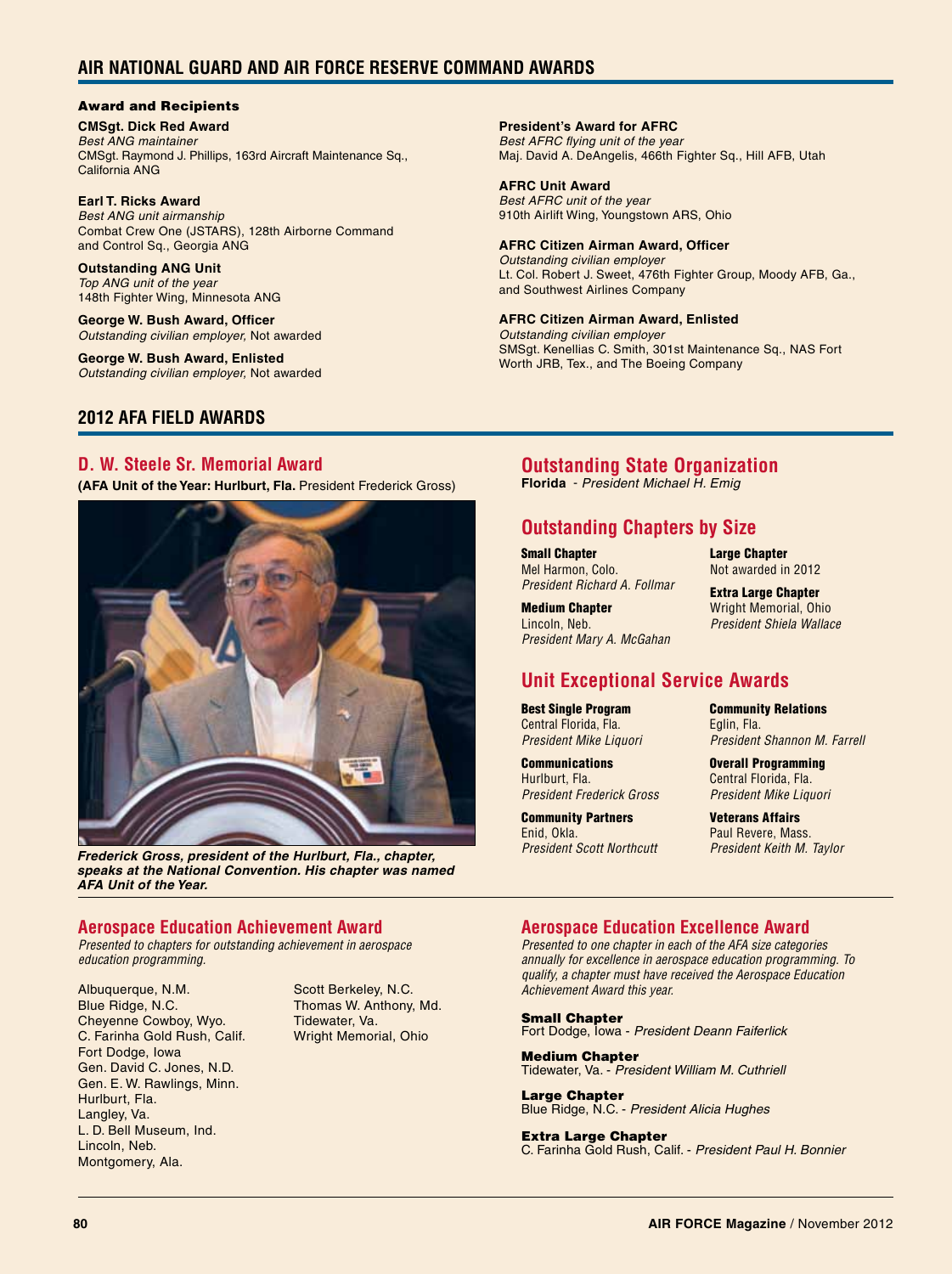# **Arthur C. Storz Sr. Membership Award**

*Presented to the AFA chapter or individual member producing the highest number of new members during the 12-month period ending June 30, 2012, as a percentage of total chapter membership as of July 1, 2011. This award is based on both the quantity of new members as well as sustained new member recruitment.*

#### Individual Award

#### **2011-12 Membership Committee**

*Chairman Stephen G. Wood and Vice Chairman Tim Brock*

#### Chapter Award

**MiG Alley, South Korea** *Vice President Donald Button*

#### **Member of the Year**

**S. Sanford "Sandy" Schlitt**

# **Distinguished Sustained Aerospace Education Award Gregory Bruce White, Texoma Region**

# **Individual Awards by Region**

*Presented for outstanding service.*

#### **Central East Region** *Medal of Merit*

Kevin Fuccella, Va. Harley Hammond, Va. James Higginbotham, Md. David Koontz, Md. Gary Metzinger, Va. John Tagnesi, Va.

#### *Exceptional Service Award*

Gina Giles, Va. Cheryl A. Nagel, Md. Ken Rizer, Md. Kenneth Spencer, Va.

#### **Far West Region** *Medal of Merit*

David L. Fields, Calif. Dennis Keohokalole, Hawaii William G. McCarroll, Calif. John F. Murphy, Hawaii Harry Talbot, Calif. Glen Walder, Calif. Kenneth Wilce, Calif.

#### *Exceptional Service Award*

Phil Barger, Calif. Randolph Kelly, Calif. Don Vanhook, Calif.

#### **Florida Region** *Medal of Merit*

Larry Belge, Fla. Howard Burke, Fla. Shannon Farrell, Fla. Robert Hicks, Fla. Michael Richardson, Fla.

#### *Exceptional Service Award*

Mark Chapman, Fla. Michael J. Liquori, Fla. Glenn Rutland, Fla.

# **Great Lakes Region** *Medal of Merit*

Jessica Derr, Ohio

Thomas Studebaker, Ohio Tom Virgallito, Ohio Steven Weaver, Ind.

#### *Exceptional Service Award* Charles E. Hassel, Ind.

**Midwest Region** *Medal of Merit*

Jason Kolacia, Iowa David Ott, Iowa

#### *Exceptional Service Award*

Diane Bartels, Neb. Richard Holdcroft, Neb. William Mavity, Neb. Vicki Swingle, Neb.

#### **New England Region**

*Medal of Merit*

Eileen Heller, Mass. Stephen E. Henning, Mass. Diane James-Poole, Mass. Fred Webster, Mass.

#### *Exceptional Service Award*

Heidi Aronofsky, Mass. Daniel Caron, N.H.

#### **North Central Region** *Medal of Merit*

Ken Fox, N.D. Joyce Goodvin, N.D. Thomas P. Schellinger, Minn. April D. Spicciati, N.D. Thomas W. C. Wilson, Minn. Carol J. Wolosz, Minn.

#### *Exceptional Service Award*

Bonnie Goldschmidt, N.D.

#### **Northeast Region**

*Medal of Merit* Richard F. Ball, N.J. Ron Campbell, N.Y. John H. Householder, N.Y.

# **Jack Gross Awards**

*Presented to the chapter in each size category with the highest number of new members as a percentage of chapter size at the beginning of the membership year. A minimum number of 10 is required.*

#### Small Chapter MiG Alley, South Korea

*Vice President Donald Button*

#### Medium Chapter Dacotah, S.D. *President David E. Holman*

Large Chapter John C. Stennis, Miss. *President Bradley McAlpine*

# Chairman's Citation

Fred DiFabio, N.Y. Louis A. Emond, N.C.\* Joseph B. Magnone, Mass. Charles W. Myers, S.C. Richard M. Stultz, Calif. Richard Taubinger, Calif.

> Patrick T. Kon, Pa. Dominick J. Mullaney, N.J. Christopher R. Valle, Pa.

#### *Exceptional Service Award*

Jennifer L. Condon-Pracht, N.J. James Kirkstadt, Pa. Alphonse A. Parise, N.Y.

#### **Northwest Region**

*Medal of Merit*

Jim Malingowski, Alaska Greg Miller, Alaska T. J. O'Connell, Wash. Melissa Reiser, Alaska Bill Striegel, Wash. Anna M. Sullivan, Wash.

#### *Exceptional Service Award*

Gary Brackett, Wash. Tommy Carson, Wash. Donna Haines, Wash. Frederick Sine, Wash.

#### **Rocky Mountain Region**

#### *Medal of Merit*

Lacy Bizios, Utah Andrew Clark, Utah Kathi Dysert, Utah Stephen Gourley, Colo. Christopher Hassett, Colo. Michael Peterson, Colo.

#### *Exceptional Service Award*

Brian Andrew Binn, Colo. R. J. Schultz, Colo. Leslie Swidecki, Wyo. Sharon White, Colo.

#### **South Central Region** *Medal of Merit*

Charles Bowker, Tenn. Sue Glass, Tenn. Patrick J. McCoy, Ala. Pauline Morrisey, Tenn. Ralph Pubillones, Tenn. Jack A. Royster, Ala.

# Special Chairman's Award

James F. Bromley Stephen P. Condon John Corley Larry Lawson

Extra Large Chapter Paul Revere, Mass. *President Keith M. Taylor* Chapter Larger Than 1,100 Montgomery, Ala. *President Larry G. Carter*

\*Denotes posthumous award.

### Jack Skaggs, La.

#### *Exceptional Service Award*

Larry Carter, Ala. Lawrence E. Boese, Ala. Paul LaFlame, Ark.

#### **Southeast Region**

# *Medal of Merit*

John Harbison, N.C. Joe Hardman, N.C. Patrick Yanke, N.C.

*Exceptional Service Award*

George Silver, N.C.

#### **Southwest Region**

*Exceptional Service Award*

Robert D. Anderson, Ariz. Joseph W. Marvin, Ariz.

#### **Texoma Region**

### *Medal of Merit*

Thomas Arko, Tex. Deborah Bates, Okla. Brent Boller, Tex. Thomas Hanes, Okla. Jim Putnam, Okla. James R. Rainey, Tex. Larry K. Ratliff, Tex. John Shroyer, Tex. Paul Weseloh, Tex. James L. Wolfe, Tex.

#### *Exceptional Service Award*

Mary Feightner, Okla. John Murray, Tex.<sup>\*</sup>

\*Denotes posthumous award.